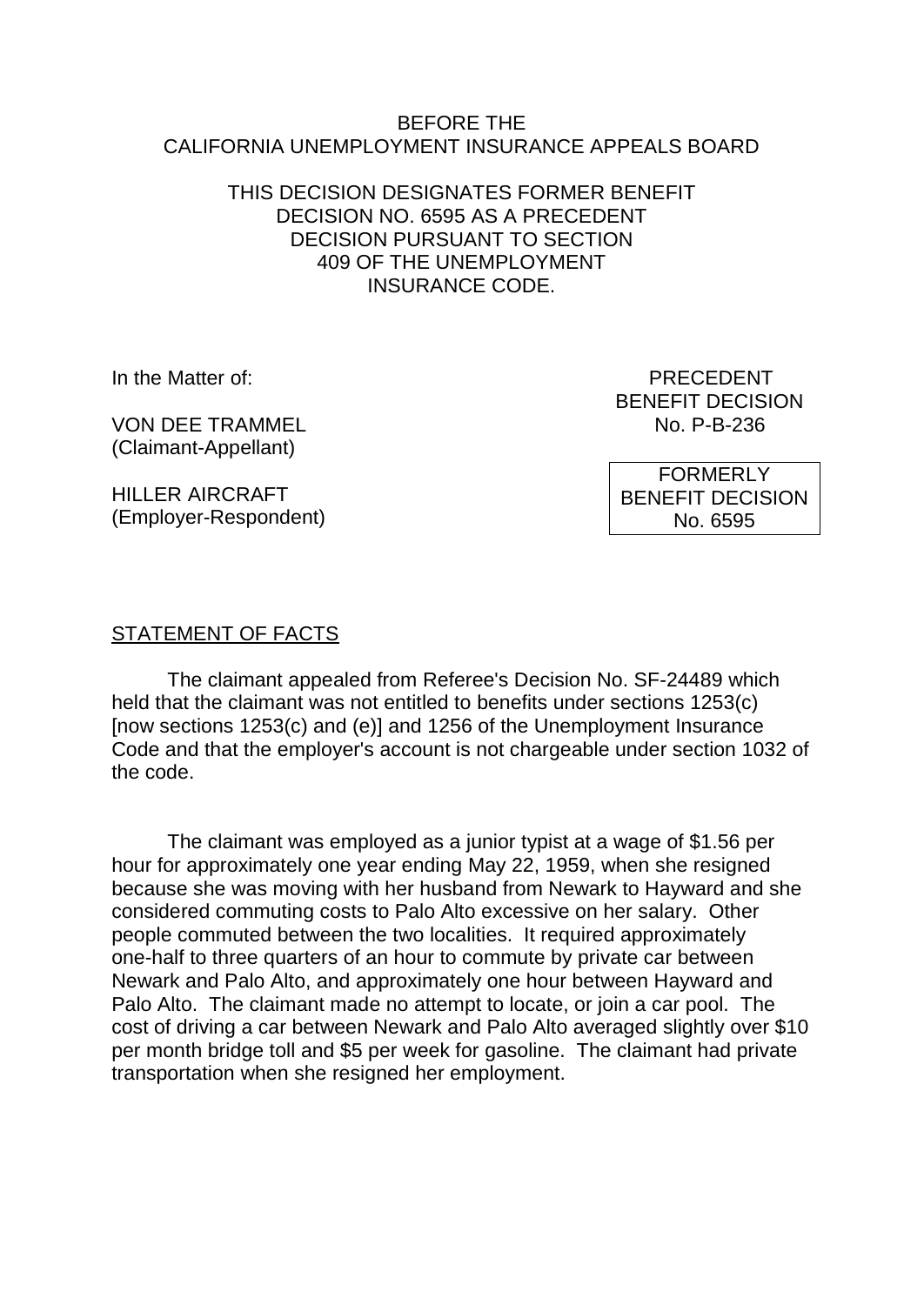Effective June 21, 1959, the claimant filed a claim for benefits in the Hayward office of the Department of Employment. On July 7, 1959, the department determined that the claimant was eligible for benefits beginning June 21, 1959 under section 1253(c) of the code. On this same date the department issued a second determination disqualifying the claimant for benefits for five weeks from June 14, 1959 through July 18, 1959 under section 1256 of the code, and holding her ineligible for benefits under section 1264 of the code. A favorable ruling relieving the employer's account of benefit charges was issued to the employer. The claimant filed a timely appeal from the adverse determination.

The claimant made only two applications for work during the week beginning July 26, 1959 and made no search for work during the week beginning August 2, 1959 when she spent her time moving back to Newark. The evidence establishes that during the remaining weeks involved and prior to the referee's hearing on August 7, 1959, the claimant sought work on a average of two to three days per week. The claimant was unwilling to commute between Hayward and Palo Alto, but she was willing to work anywhere within a 15-mile radius of Hayward; and the department determined that under these circumstances she was available for work. Although the claimant was handicapped by the lack of a car beginning July 10, 1959, she was near public transportation.

The issues are whether the claimant (1) was ineligible for benefits under section 1264 of the code, (2) voluntarily left her most recent work without good cause, and (3) met the availability and search for work requirements of section 1253(c) of the code [now section 1253(e) of the code].

#### REASONS FOR DECISION

Section 1264 of the Unemployment Insurance Code provides in pertinent part: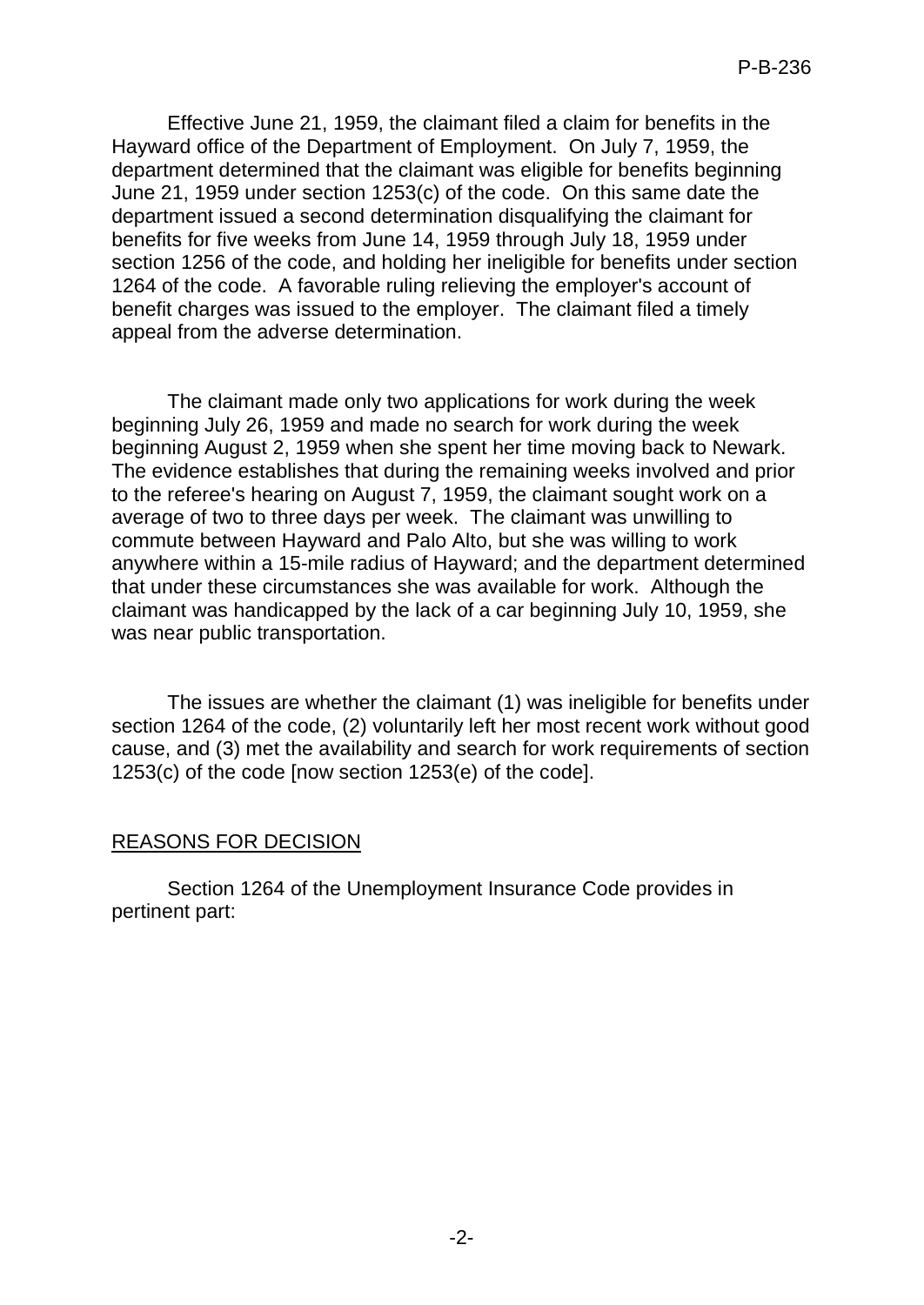"1264. Notwithstanding any other provision of this division, an employee who leaves his or her employment . . . to accompany his or her spouse to . . . a place from which it is impractical to commute to such employment or whose marital or domestic duties cause him or her to resign from his or her employment shall not be eligible for unemployment insurance benefits . . ."

From the evidence we find that neither the distance and travel time nor the cost of transportation made it impractical for the claimant to commute from her new residence in Hayward to Palo Alto where her work was located. Since it was not impractical to commute, and since there is no evidence to establish that the claimant left her work for marital or domestic duties, section 1264 of the code is not applicable. To the extent that Benefit Decisions Nos. 6261 and 6393 are contrary to our holding herein, they are overruled.

The next question is whether the claimant left her work voluntarily and without good cause under section 1256 of the code. With respect to this issue, the evidence establishes that the claimant decided not to use her own private transportation and did not make a reasonable effort to remain employed by attempting to locate a car pool, or to arrange for transportation to work. She simply decided not to commute between the two localities. Therefore, since it was practical to commute to work, we hold that the claimant left her work for personal and non-compelling reasons within the meaning of section 1256 of the code and she is disqualified for benefits for five weeks (Benefit Decisions Nos. 5820 and 5825).

With respect to the claimant's eligibility for benefits under section 1253(c) of the code, we find that she was available for work, but that her search for work during the two weeks from July 26, 1959 through August 8, 1959 was inadequate (Benefit Decision No. 6241). Therefore, she was ineligible for benefits from July 26, 1959 through August 8, 1959 under the search for work requirement of section 1253(c) of the code [now section 1253(e) of the code].